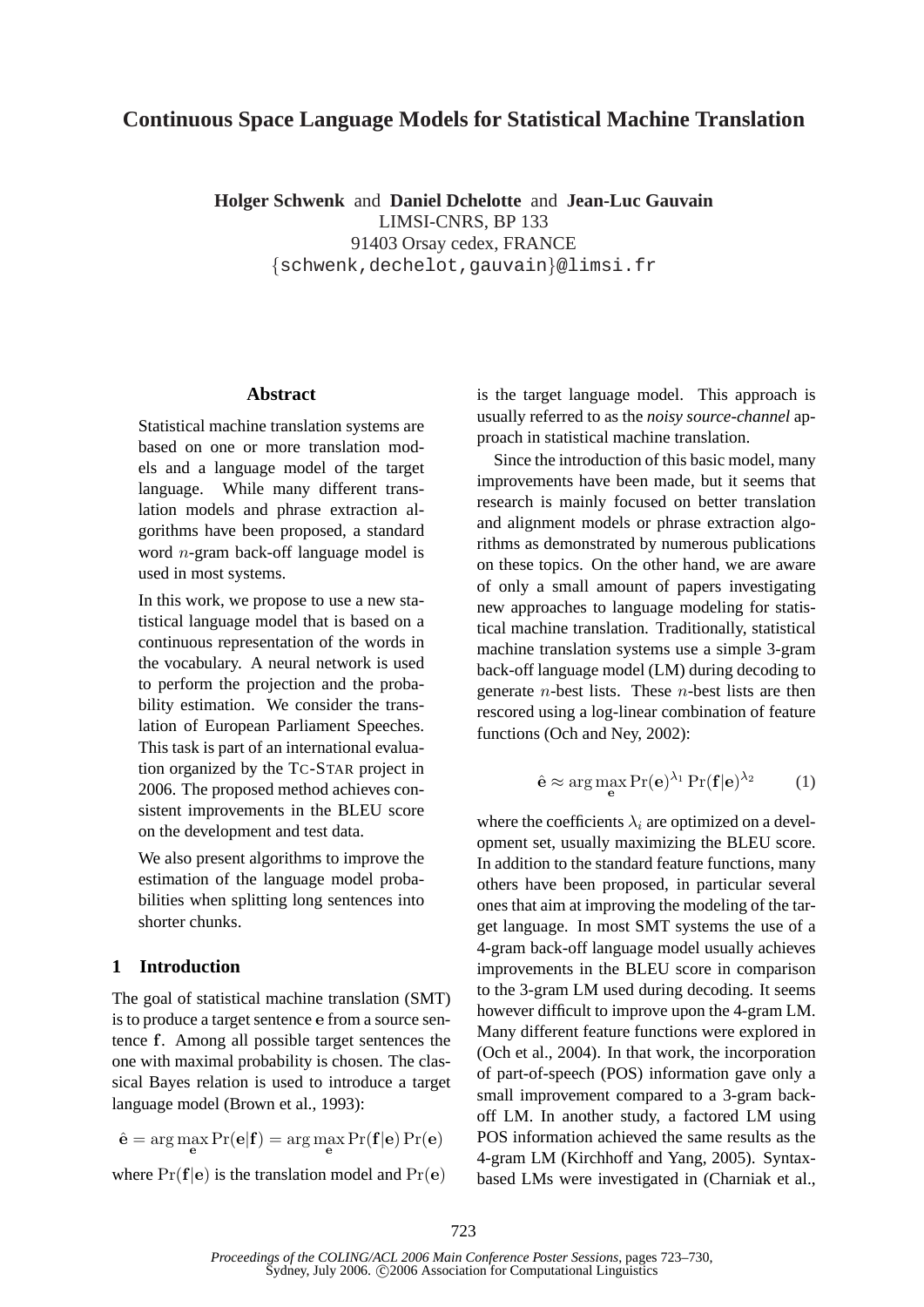2003), and reranking of translation hypothesis using structural properties in (Hasan et al., 2006).

An interesting experiment was reported at the NIST 2005 MT evaluation workshop (Och, 2005): starting with a 5-gram LM trained on 75 million words of Broadcast News data, a gain of about 0.5 point BLEU was observed each time when the amount of LM training data was doubled, using at the end 237 billion words of texts. Most of this additional data was collected by Google on the Internet. We believe that this kind of approach is difficult to apply to other tasks than Broadcast News and other target languages than English. There are many areas where automatic machine translation could be deployed and for which considerably less *appropriate in-domain* training data is available. We could for instance mention automatic translation of medical records, translation systems for tourism related tasks or even any task for which Broadcast news and Web texts is of limited help.

In this work, we consider the translation of European Parliament Speeches from Spanish to English, in the framework of an international evaluation organized by the European TC-STAR project in February 2006. The training data consists of about 35M words of aligned texts that are also used to train the target LM. In our experiments, adding more than 580M words of Broadcast News data had no impact on the BLEU score, despite a notable decrease of the perplexity of the target LM. Therefore, we suggest to use more complex statistical LMs that are expected to take better advantage of the limited amount of appropriate training data. Promising candidates are random forest LMs (Xu and Jelinek, 2004), random cluster LMs (Emami and Jelinek, 2005) and the neural network LM (Bengio et al., 2003). In this paper, we investigate whether the latter approach can be used in a statistical machine translation system.

The basic idea of the neural network LM, also called continuous space LM, is to project the word indices onto a continuous space and to use a probability estimator operating on this space. Since the resulting probability functions are smooth functions of the word representation, better generalization to unknown  $n$ -grams can be expected. A neural network can be used to simultaneously learn the projection of the words onto the continuous space and to estimate the  $n$ -gram probabilities. This is still a  $n$ -gram approach, but the LM posterior probabilities are "interpolated" for any possible context of length  $n-1$  instead of backing-off to shorter contexts. This approach was successfully used in large vocabulary speech recognition (Schwenk and Gauvain, 2005), and we are interested here if similar ideas can be applied to statistical machine translation.

This paper is organized as follows. In the next section we first describe the baseline statistical machine translation system. Section 3 presents the architecture of the continuous space LM and section 4 summarizes the experimental evaluation. The paper concludes with a discussion of future research directions.

#### **2 Statistical Translation Engine**

A word-based translation engine is used based on the so-called IBM-4 model (Brown et al., 1993). A brief description of this model is given below along with the decoding algorithm.

The search algorithm aims at finding what target sentence e is most likely to have produced the observed source sentence f. The translation model  $Pr(f|e)$  is decomposed into four components:

- 1. a fertility model;
- 2. a lexical model of the form  $t(f|e)$ , which gives the probability that the target word  $e$ translates into the source word  $f$ ;
- 3. a distortion model, that characterizes how words are reordered when translated;
- 4. and probabilities to model the insertion of source words that are not aligned to any target words.

An A\* search was implemented to find the best translation as predicted by the model, when given enough time and memory, i.e., provided pruning did not eliminate it. The decoder manages partial hypotheses, each of which translates a subset of source words into a sequence of target words. Expanding a partial hypothesis consists of covering one extra source position (in random order) and, by doing so, appending one, several or possibly zero target words to its target word sequence. For details about the implemented algorithm, the reader is referred to (Déchelotte et al., 2006).

Decoding uses a 3-gram back-off target language model. Equivalent hypotheses are merged, and only the best scoring one is further expanded. The decoder generates a lattice representing the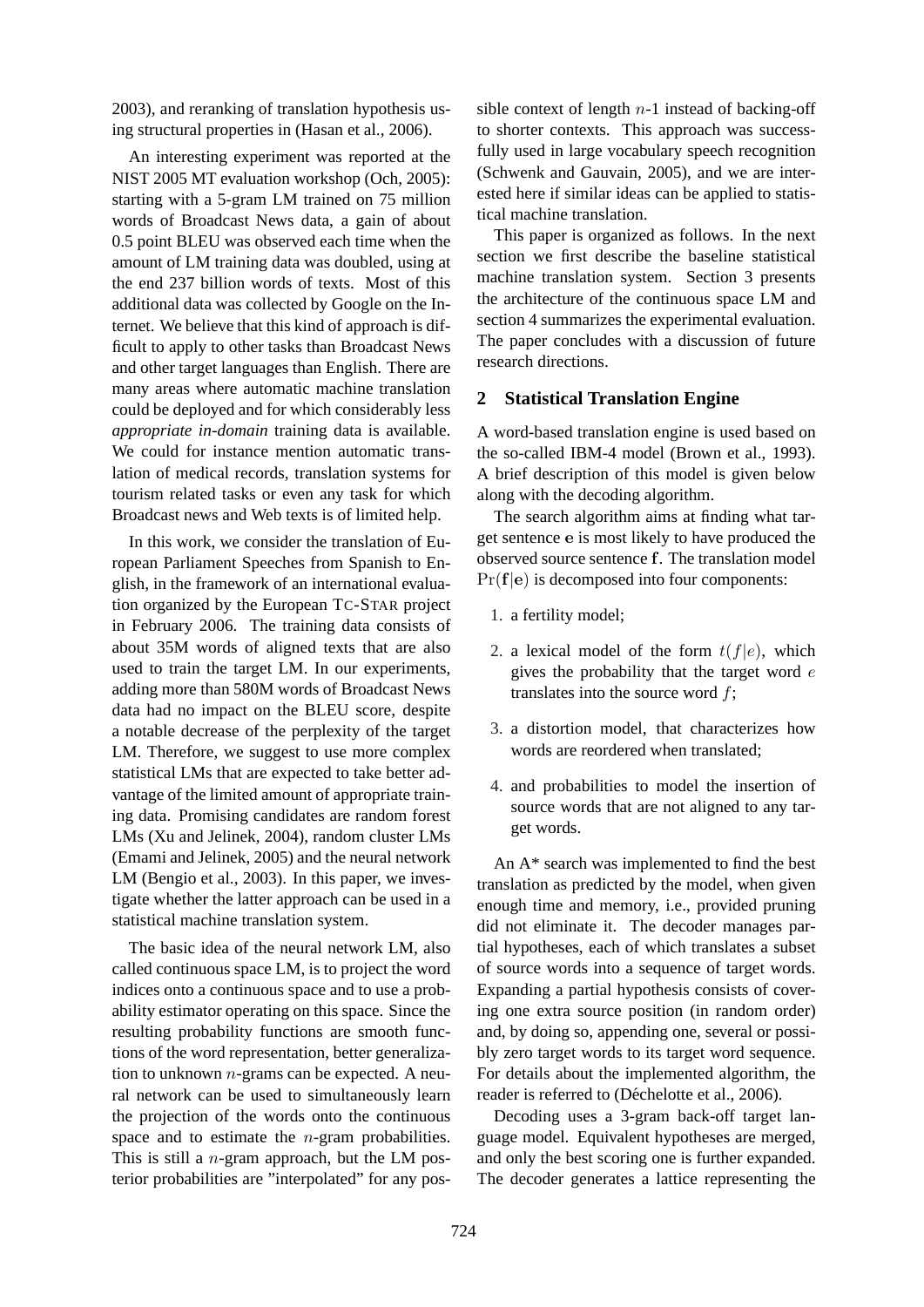

Figure 1: Example of a translation lattice. Source sentence: *"conviene recordarlo , porque puede que se haya olvidado ."*, Reference 1: *"it is appropriate to remember this , because it may have been forgotten ."* Reference 2: *"it is good to remember this , because maybe we forgot it ."*

explored search space. Figure 1 shows an example of such a search space, here heavily pruned for the sake of clarity.

#### **2.1 Sentence Splitting**

The execution complexity of our SMT decoder increases non-linearly with the length of the sentence to be translated. Therefore, the source text is split into smaller chunks, each one being translated separately. The chunks are then concatenated together. Several algorithms have been proposed in the literature that try to find the best splits, see for instance (Berger et al., 1996). In this work, we first split long sentences at punctuation marks, the remaining segments that still exceed the allowed length being split linearly. In a second pass, adjoining very short chunks are merged together.

During decoding, target LM probabilities of the type  $Pr(w_1|< s>)$  and  $Pr(< s>|w_{n-1}w_n)$  will be requested at the beginning and at the end of the hypothesized target sentence respectively.<sup>1</sup> This is correct when a whole sentence is translated, but leads to wrong LM probabilities when processing smaller chunks. Therefore, we define a sentence break symbol, <br/>b>, that is used at the beginning and at the end of a chunk. During decoding a 3 gram back-off LM is used that was trained on text where sentence break symbols have been added.

Each chunk is translated and a lattice is gen-

erated. The individual lattices are then joined, omitting the sentence break symbols. Finally, the resulting lattice is rescored with a LM that was trained on text *without* sentence breaks. In that way we find the best junction of the chunks. Section 4.1 provides comparative results of the different algorithms to split and join sentences.

#### **2.2 Parameter Tuning**

It is nowadays common practice to optimize the coefficients of the log-linear combination of feature functions by maximizing the BLEU score on the development data (Och and Ney, 2002). This is usually done by first creating  $n$ -best lists that are then reranked using an iterative optimization algorithm.

In this work, a slightly different procedure was used that operates directly on the translation lattices. We believe that this is more efficient than reranking n-best lists since it guarantees that always all possible hypotheses are considered. The decoder first generates large lattices using the current set of parameters. These lattices are then processed by a separate tool that extracts the best path, given the coefficients of six feature functions (translations, distortion, fertility, spontaneous insertion, target language model probability, and a sentence length penalty). Then, the BLEU score of the extracted solution is calculated. This tool is called in a loop by the public numerical optimization tool Condor (Berghen and Bersini, 2005). The solution vector was usually found after about 100 iterations. In our experiments, only two cycles of lattice generation and parameter optimization were necessary (with a very small difference in the BLEU score).

In all our experiments, the 4-gram back-off and the neural network LM are used to calculate language model probabilities that replace those of the default 3-gram LM. An alternative would be to define each LM as a feature function and to combine them under the log-linear model framework, using maximum BLEU training. We believe that this would not make a notable difference in our experiments since we do interpolate the individual LMs, the coefficients being optimized to minimize perplexity on the development data. However, this raises the interesting question whether the two criteria lead to equivalent performance. The result section provides some experimental evidence on this topic.

<sup>&</sup>lt;sup>1</sup>The symbols  $\leq s$  and  $\leq$  / s  $>$  denote the begin and end of sentence marker respectively.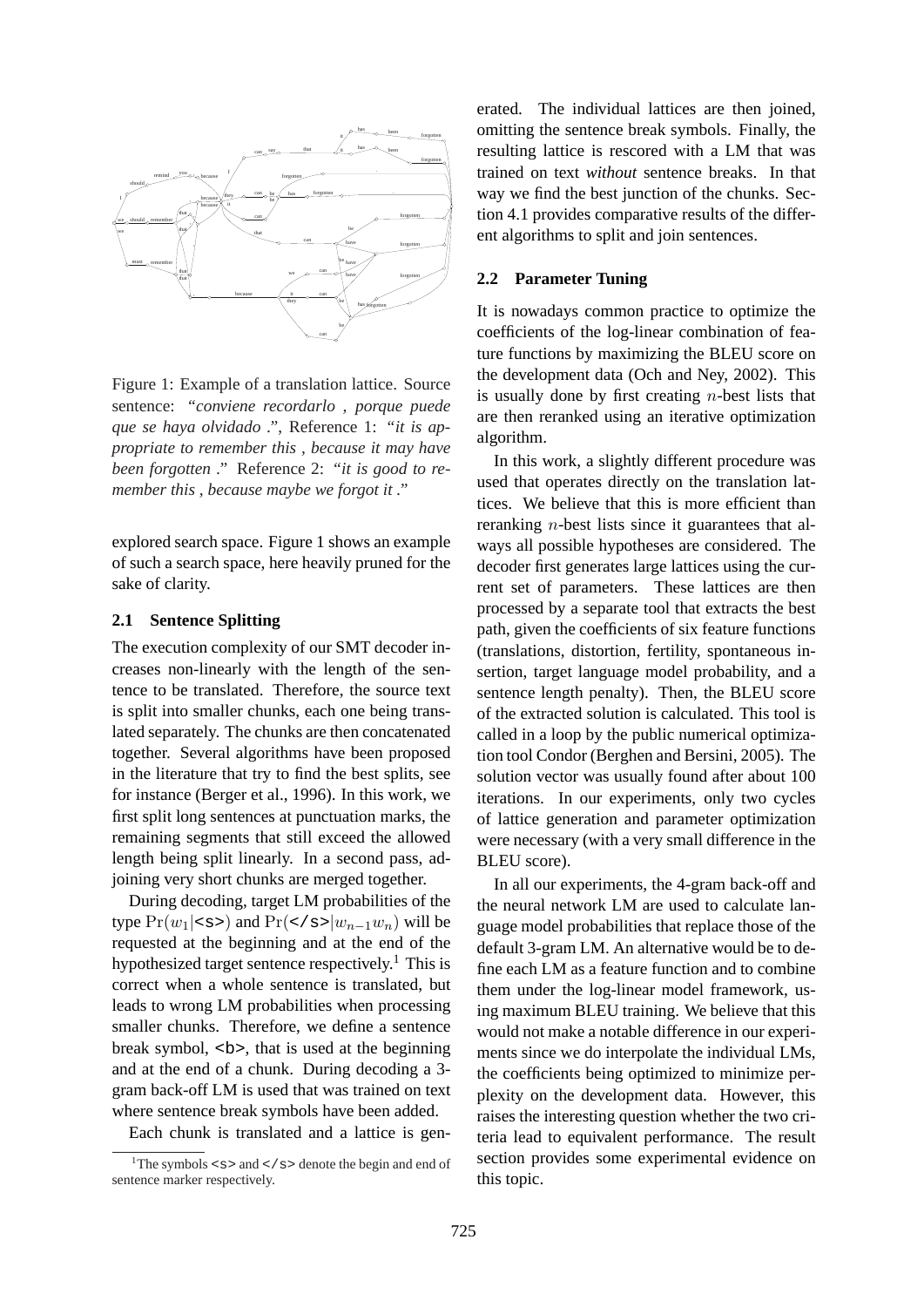#### **3 Continuous Space Language Models**

The architecture of the neural network LM is shown in Figure 2. A standard fully-connected multi-layer perceptron is used. The inputs to the neural network are the indices of the  $n-1$ previous words in the vocabulary  $h_i=w_{i-n+1}$ ,  $\dots, w_{i-2}, w_{i-1}$  and the outputs are the posterior probabilities of *all* words of the vocabulary:

$$
P(w_j = i | h_j) \qquad \forall i \in [1, N] \tag{2}
$$

where  $N$  is the size of the vocabulary. The input uses the so-called 1-of-n coding, i.e., the ith word of the vocabulary is coded by setting the ith element of the vector to 1 and all the other elements to 0. The *i*th line of the  $N \times P$  dimensional projection matrix corresponds to the continuous representation of the *i*th word. Let us denote  $c_l$  these projections,  $d_j$  the hidden layer activities,  $o_i$  the outputs,  $p_i$  their softmax normalization, and  $m_{jl}$ ,  $b_j$ ,  $v_{ij}$  and  $k_i$  the hidden and output layer weights and the corresponding biases. Using these notations, the neural network performs the following operations:

$$
d_j = \tanh\left(\sum_l m_{jl} c_l + b_j\right) \tag{3}
$$

$$
o_i = \sum_j v_{ij} d_j + k_i \tag{4}
$$

$$
p_i = e^{o_i} / \sum_{r=1}^{N} e^{o_r}
$$
 (5)

The value of the output neuron  $p_i$  corresponds directly to the probability  $P(w_i = i|h_i)$ . Training is performed with the standard back-propagation algorithm minimizing the following error function:

$$
E = \sum_{i=1}^{N} t_i \log p_i + \beta \left( \sum_{jl} m_{jl}^2 + \sum_{ij} v_{ij}^2 \right) \tag{6}
$$

where  $t_i$  denotes the desired output, i.e., the probability should be 1.0 for the next word in the training sentence and 0.0 for all the other ones. The first part of this equation is the cross-entropy between the output and the target probability distributions, and the second part is a regularization term that aims to prevent the neural network from overfitting the training data (weight decay). The parameter  $\beta$  has to be determined experimentally. Training is done using a resampling algorithm (Schwenk and Gauvain, 2005).



Figure 2: Architecture of the continuous space LM.  $h_j$  denotes the context  $w_{j-n+1}, \ldots, w_{j-1}$ .  $P$ is the size of one projection and  $H, N$  is the size of the hidden and output layer respectively. When short-lists are used the size of the output layer is much smaller then the size of the vocabulary.

It can be shown that the outputs of a neural network trained in this manner converge to the posterior probabilities. Therefore, the neural network directly minimizes the perplexity on the training data. Note also that the gradient is backpropagated through the projection-layer, which means that the neural network learns the projection of the words onto the continuous space that is best for the probability estimation task.

The complexity to calculate one probability with this basic version of the neural network LM is quite high due to the large output layer. To speed up the processing several improvements were used (Schwenk, 2004):

- 1. *Lattice rescoring*: the statistical machine translation decoder generates a lattice using a 3-gram back-off LM. The neural network LM is then used to rescore the lattice.
- 2. *Shortlists*: the neural network is only used to predict the LM probabilities of a subset of the whole vocabulary.
- 3. *Efficient implementation*: collection of all LM probability requests with the same context  $h_t$  in one lattice, propagation of several examples at once through the neural network and utilization of libraries with CPU optimized matrix-operations.

The idea behind short-lists is to use the neural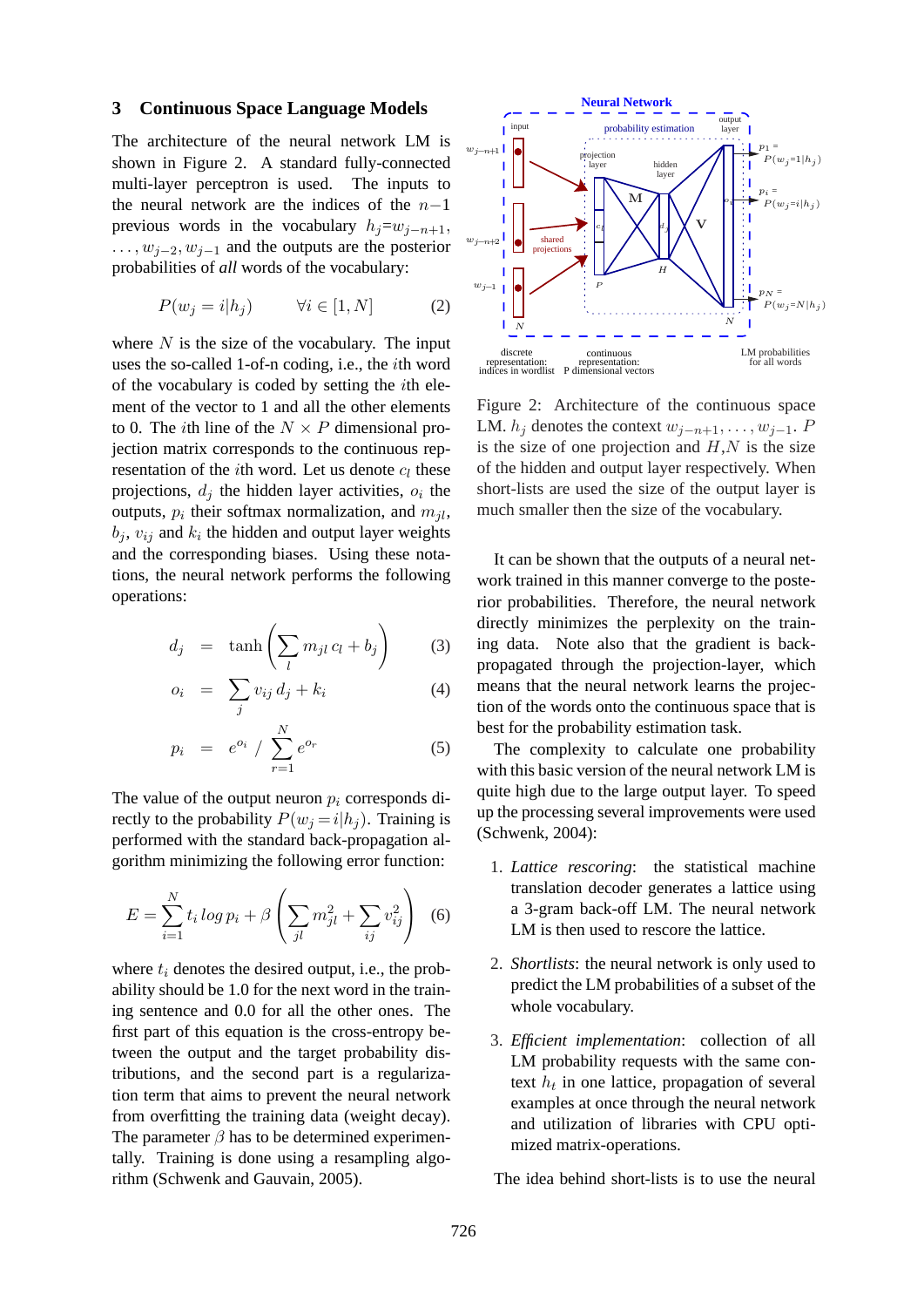network only to predict the s most frequent words, s being much smaller than the size of the vocabulary. All words in the vocabulary are still considered at the input of the neural network. The LM probabilities of words in the short-list  $(\hat{P}_N)$ are calculated by the neural network and the LM probabilities of the remaining words  $(\hat{P}_B)$  are obtained from a standard 4-gram back-off LM:

$$
\hat{P}(w_t|h_t) = \begin{cases}\n\hat{P}_N(w_t|h_t)P_S(h_t) & \text{if } w_t \in \text{short-list} \\
\hat{P}_B(w_t|h_t) & \text{else}\n\end{cases}
$$
\n
$$
P_S(h_t) = \sum_{w \in short-list(h_t)} \hat{P}_B(w|h_t)
$$
\n(8)

It can be considered that the neural network redistributes the probability mass of all the words in the short-list. This probability mass is precalculated and stored in the data structures of the back-off LM. A back-off technique is used if the probability mass for a input context is not directly available.

It was not envisaged to use the neural network LM directly during decoding. First, this would probably lead to slow translation times due to the higher complexity of the proposed LM. Second, it is quite difficult to incorporate  $n$ -gram language models into decoding, for  $n>3$ . Finally, we believe that the lattice framework can give the same performances than direct decoding, under the condition that the alternative hypotheses in the lattices are rich enough. Estimates of the lattice oracle BLEU score are given in the result section.

#### **4 Experimental Evaluation**

The experimental results provided here were obtained in the framework of an international evaluation organized by the European  $T_{C-STAR}$  project<sup>2</sup> in February 2006. This project is envisaged as a long-term effort to advance research in all core technologies for speech-to-speech translation.

The main goal of this evaluation is to translate public European Parliament Plenary Sessions (EPPS). The training material consists of the minutes edited by the European Parliament in several languages, also known as the Final Text Editions (Gollan et al., 2005). These texts were aligned at the sentence level and they are used to train the statistical translation models (see Table 1 for some statistics). In addition, about 100h of Parliament plenary sessions were recorded and transcribed. This data is mainly used to train

|                       | $Spanish$ $English$ |       |
|-----------------------|---------------------|-------|
| <b>Sentence Pairs</b> | 1.2M                |       |
| Total # Words         | 37.7M               | 33.8M |
| Vocabulary size       | 129k                | 74k   |

Table 1: Statistics of the parallel texts used to train the statistical machine translation system.

the speech recognizers, but the transcriptions were also used for the target LM of the translation system (about 740k words).

Three different conditions are considered in the TC-STAR evaluation: translation of the Final Text Edition (*text*), translation of the transcriptions of the acoustic development data (*verbatim*) and translation of speech recognizer output (*ASR*). Here we only consider the *verbatim* condition, translating from Spanish to English. For this task, the development data consists of 792 sentences (25k words) and the evaluation data of 1597 sentences (61k words). Parts of the test data origins from the Spanish parliament which results in a (small) mismatch between the development and test data. Two reference translations are provided. The scoring is case sensitive and includes punctuation symbols.

The translation model was trained on 1.2M sentences of parallel text using the Giza++ tool. All back-off LMs were built using modified Kneser-Ney smoothing and the SRI LM-toolkit (Stolcke, 2002). Separate LMs were first trained on the English EPPS texts (33.8M words) and the transcriptions of the acoustic training material (740k words) respectively. These two LMs were then interpolated together. Interpolation usually results in lower perplexities than training directly one LM on the pooled data, in particular if the corpora come from different sources. An EM procedure was used to find the interpolation coefficients that minimize the perplexity on the development data. The optimal coefficients are 0.78 for the Final Text edition and 0.22 for the transcriptions.

### **4.1 Performance of the sentence splitting algorithm**

In this section, we first analyze the performance of the sentence split algorithm. Table 2 compares the results for different ways to translate the individual chunks (using a standard 3-gram LM versus an LM trained on texts with sentence breaks inserted), and to extracted the global solution (con-

<sup>&</sup>lt;sup>2</sup>http://www.tc-star.org/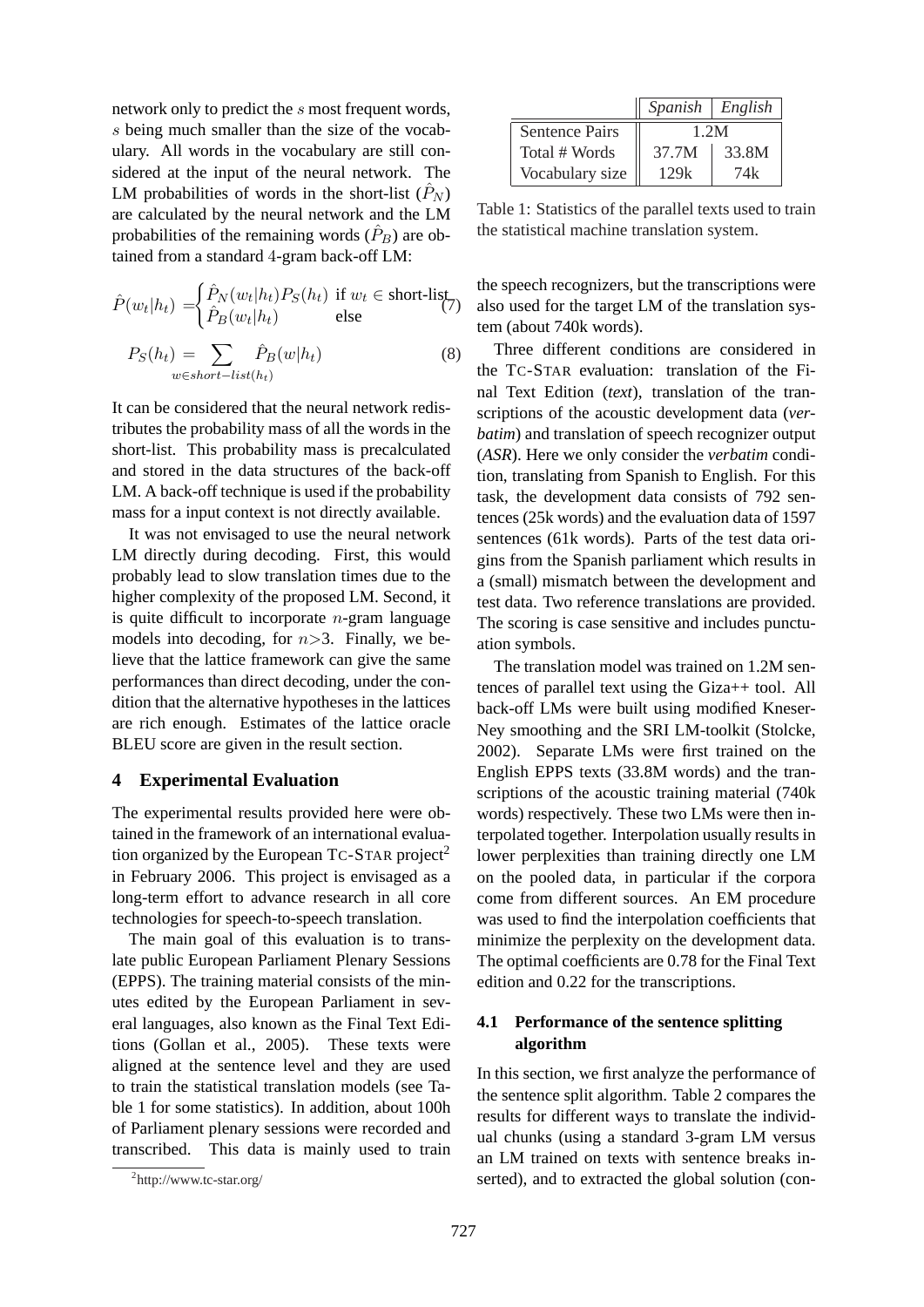| LM used                    | Concatenate | Lattice |
|----------------------------|-------------|---------|
| during decoding            | $1-best$    | join    |
| Without<br>sentence breaks | 40.20       | 41.63   |
| With<br>sentence breaks    | 41.45       | 42.35   |

Table 2: BLEU scores for different ways to translate sentence chunks and to extract the global solution (see text for details).

catenating the 1-best solutions versus joining the lattices followed by LM rescoring). It can be clearly seen that joining the lattices and recalculating the LM probabilities gives better results than just concatenating the 1-best solutions of the individual chunks (first line: BLEU score of 41.63 compared to 40.20). Using a LM trained on texts with sentence breaks during decoding gives an additional improvement of about 0.7 points BLEU (42.35 compared to 41.63).

In our current implementation, the selection of the sentence splits is based on punctuation marks in the source text, but our procedure is compatible with other methods. We just need to apply the sentence splitting algorithm on the training data used to build the LM during decoding.

## **4.2 Using the continuous space language model**

The continuous space language model was trained on exactly the same data than the back-off reference language model, using the resampling algorithm described in (Schwenk and Gauvain, 2005). In this work, we use only 4-gram LMs, but the complexity of the neural network LM increases only slightly with the order of the LM. For each experiment, the parameters of the log-linear combination were optimized on the development data.

Perplexity on the development data set is a popular and easy to calculate measure to evaluate the quality of a language model. However, it is not clear if perplexity is a good criterion to predict the improvements when the language model will be used in a SMT system. For information, and comparison with the back-off LM, Figure 3 shows the perplexities for different configurations of the continuous space LM. The perplexity clearly decreases with increasing size of the short-list and a value of 8192 was used. In this case, 99% of the requested LM probabilities are calculated by the neural network when rescoring a lattice.



Figure 3: Perplexity of different configurations of the continuous space LM.

Although the neural network LM could be used alone, better results are obtained when interpolating it with the 4-gram back-off LM. It has even turned out that it was advantageous to train several neural network LMs with different context sizes $3$ and to interpolate them altogether. In that way, a perplexity decrease from 79.6 to 65.0 was obtained. For the sake of simplicity we will still call this interpolation the neural network LM.

|             | <b>Back-off LM</b> |        | Neural LM |
|-------------|--------------------|--------|-----------|
|             | 3-gram             | 4-gram | 4-gram    |
| Perplexity  | 85.5               | 79.6   | 65.0      |
| Dev data:   |                    |        |           |
| <b>BLEU</b> | 42.35              | 43.36  | 44.42     |
| <b>WER</b>  | 45.9%              | 45.1%  | 44.4%     |
| <b>PER</b>  | 31.8%              | 31.3%  | 30.8%     |
| Eval data:  |                    |        |           |
| <b>BLEU</b> | 39.77              | 40.62  | 41.45     |
| <b>WER</b>  | 48.2%              | 47.4%  | 46.7%     |
| <b>PER</b>  | 33.6%              | 33.1%  | 32.8%     |

Table 3: Result comparison for the different LMs. BLEU uses 2 reference translations. WER=word error rate, PER=position independent WER.

Table 3 summarizes the results on the development and evaluation data. The coefficients of the feature functions are always those optimized on the development data. The joined translation lattices were rescored with a 4-gram back-off and the neural network LM. Using a 4-gram backoff LM gives an improvement of 1 point BLEU

 $3$ The values are in the range 150.  $\ldots$ 400. The other parameters are: H=500,  $\beta$ =0.00003 and the initial learning rate was 0.005 with an exponential decay. The networks were trained for 20 epochs through the training data.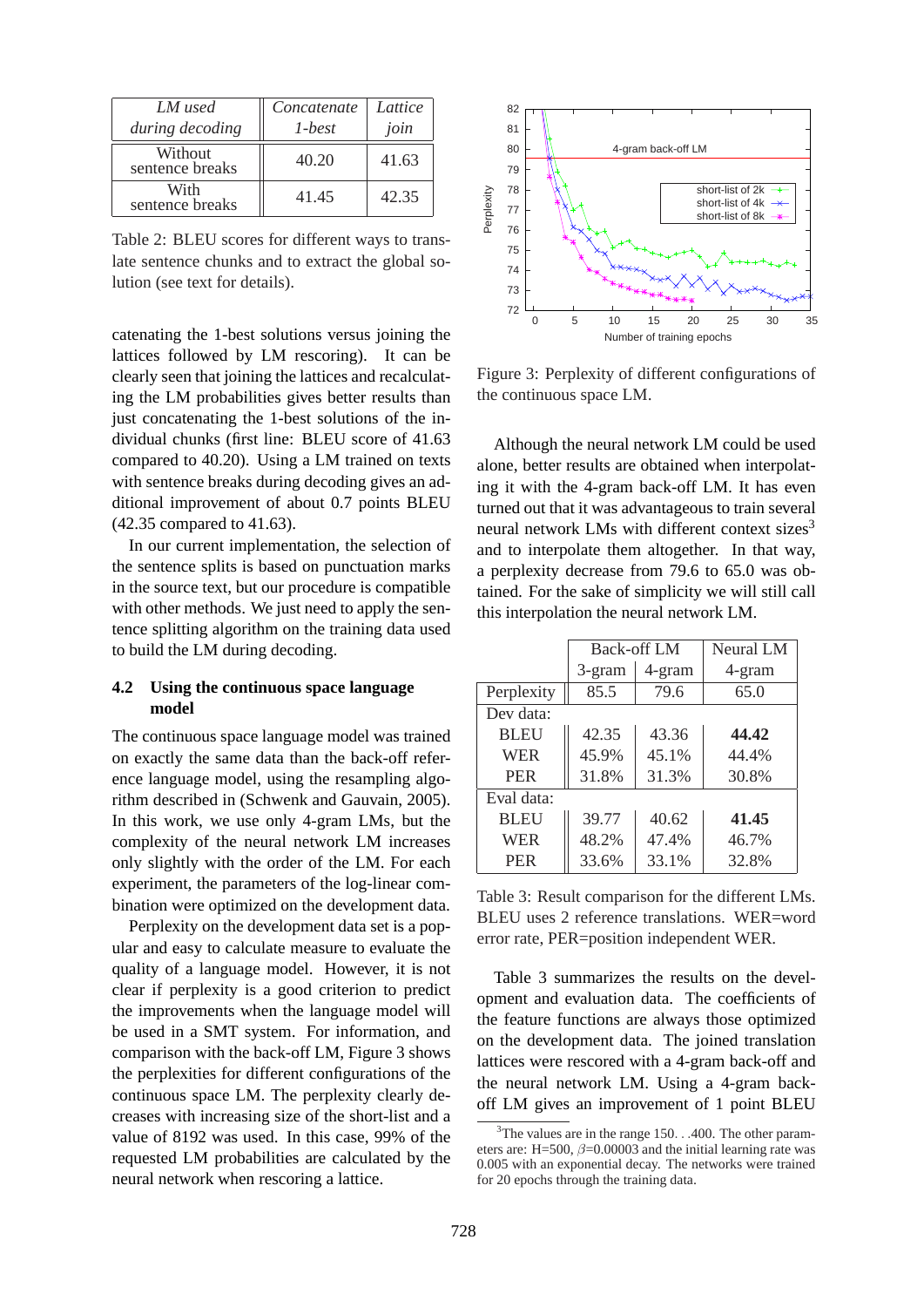| Spanish:     | es el nico premio Sajarov que no ha podido recibir su premio despus de ms de tres<br>mil quinientos das de cautiverio.                         |
|--------------|------------------------------------------------------------------------------------------------------------------------------------------------|
| Backoff LM:  | it is only the Sakharov Prize has not been able to receive the prize after three thousand<br>, five days of detention.                         |
| CSLM :       | it is the only Sakharov Prize has not been able to receive the prize after three thousand<br><i>five days of detention.</i>                    |
| Reference 1: | she is the only Sakharov laureate who has not been able to receive her prize after<br>more than three thousand five hundred days in captivity. |
| Reference 2: | she is the only Sacharov prizewinner who couldn't yet pick up her prize after more<br>than three thousand five hundred days of imprisonment.   |

Figure 4: Example translation using the back-off and the continuous space language model (CSLM).

on the Dev data (+0.8 on Test set) compared to the 3-gram back-off LM. The neural network LM achieves an additional improvement of 1 point BLEU (+0.8 on Test data), on top of the 4-gram back-off LM. Small improvements of the word error rate (WER) and the position independent word error rate (PER) were also observed.

As usually observed in SMT, the improvements on the test data are smaller than those on the development data which was used to tune the parameters. As a rule of thumb, the gain on the test data is often half as large as on the Dev-data. The 4 gram back-off and neural network LM show both a good generalization behavior.



Figure 5: BLEU score and perplexity in function of the interpolation coefficient of the back-off 4 gram LM.

Figure 5 shows the perplexity and the BLEU score for different interpolation coefficients of the 4-gram back-off LM. For a value of 1.0 the backoff LM is used alone, while only the neural network LMs are used for a value of 0.0. Using an EM procedure to minimize perplexity of the interpolated model gives a value of 0.189. This value also seems to correspond to the best BLEU score.

This is a surprising result, and has the advantage that we do not need to tune the interpolation coefficient in the framework of the log-linear feature function combination. The weights of the other feature functions were optimized separately for each experiment. We noticed a tendency to a slightly higher weight for the continuous space LM and a lower sentence length penalty.

In a contrastive experiment, the LM training data was substantially increased by adding 352M words of commercial Broadcast News data and 232M words of CNN news collected on the Internet. Although the perplexity of the 4-gram backoff LM decreased by 5 points to 74.1, we observed no change in the BLEU score. In order to estimate the oracle BLEU score of the lattices we build a 4 gram back-off LM on the development data. Lattice rescoring achieved a BLEU score of 59.10.

There are many discussions about the BLEU score being or not a meaningful measure to assess the quality of an automatic translation system. It would be interesting to verify if the continuous space LM has an impact when human judgments of the translation quality are used, in particular with respect to fluency. Unfortunately, this is not planed in the TC-STAR evaluation campaign, and we give instead an example translation (see Figure 4). In this case, two errors were corrected (insertion of the word "the" and deletion of the comma).

#### **5 Conclusion and Future Work**

Some SMT decoders have an execution complexity that increases rapidly with the length of the sentences to be translated, which are usually split